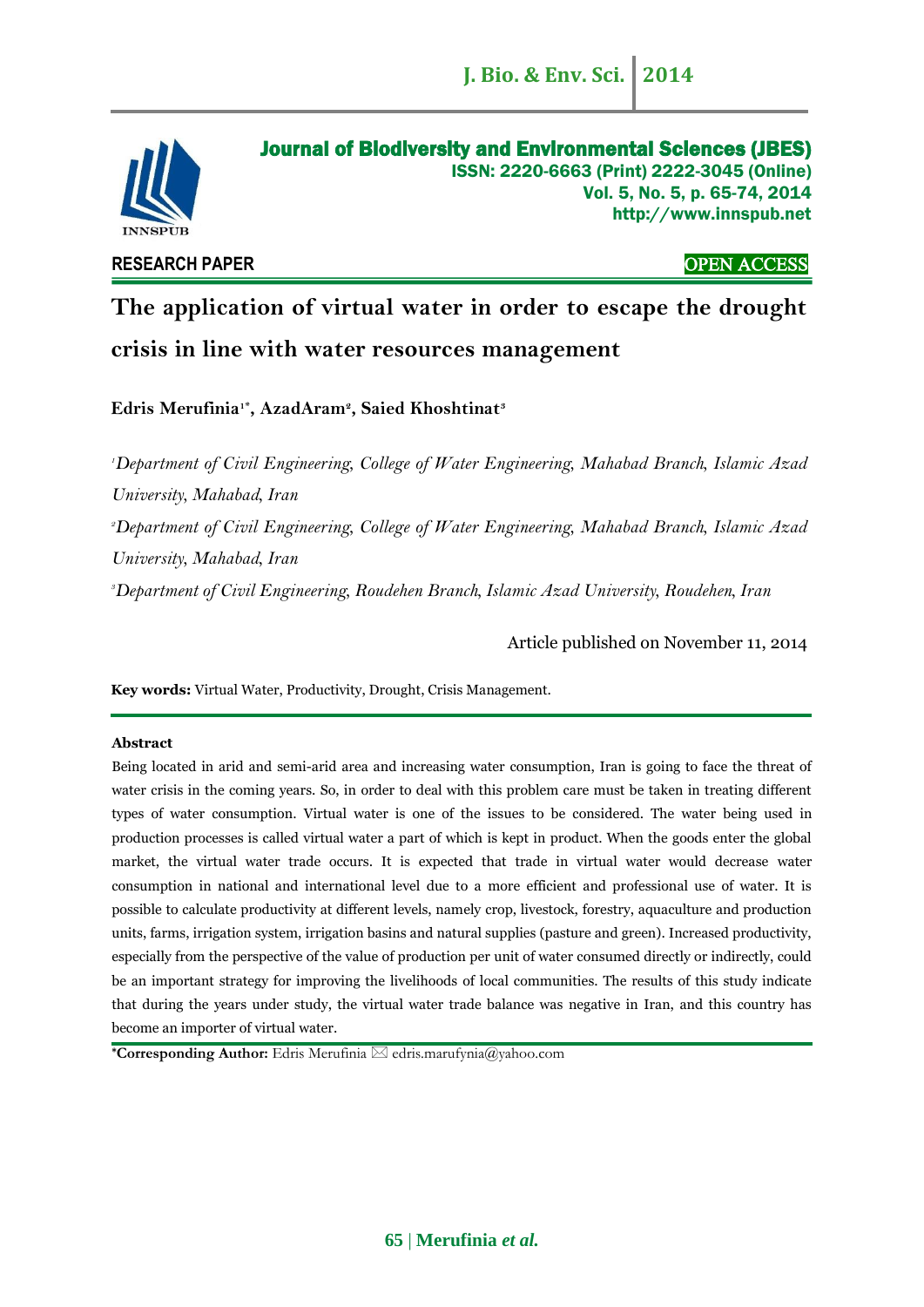## **J. Bio. & Env. Sci. 2014**

#### **Introduction**

Over the past decade, the excessive population and economic activities increase, consequently an increase of water allocation leaded to the worldwide scarcity of the fresh water sources. More than 94 percent of water sources in Iran, which possesses dry and semiarid weather, are utilized in an agricultural section. Virtual water can be considered as a prominent means for calculating the actual water of every country and if we take virtual water exchange which is due to the export and import of the goods, into account, then we can determine the actual water demand of the country in effect of the use patter of the people via an ecological footprint index. Selfsufficiency of water sources refer to the supply of required water for producing, services and direct consume within the same country boundaries. If the required water of the country is being provided through wide virtual water imports, then selfsufficiency will be closer to zero. In practice, the countries which import virtual water is depended on other countries water sources. The water dependency of a country is equal to the ratio of the country, ecological footprint of the external water to the country ecological footprint of the total water.

Water is one of the most important factors in the growth and development of countries. Shortage of drinking water on one hand, and the growing need for food, on the other hand, has caused the available water resources face a serious crisis. The decrease in the level of underground aquifers and the water crisis in more than 120 Plain of fertile plains of the country the number of which is increasing every year is one of the problems of agriculture sector. Agriculture is one of the foundations of economic development (Manouri *et al.2009*).

Despite the considerable investments made in the water sector, pollution and the destruction of many of the country's water resources continues due to the fact like: High extraction costs per cubic meter of water resources in the country, indiscriminate exploitation of some existing water resources, Lack of proper underground aquifers and surface water nutrition, non-compliance with the principles relating to the preservation and conservation of soil and water resources, development of industry and urbanization and the drought crisis in recent years. As a result, the water supply in some areas is unable to meet the growing demands for it in such a way that water has changed into a competitive product for various purposes and this restriction has become more prominent regarding the 90% consumption of the agricultural sector (Khalidi and Ehsani 2012).

One of the most important factors that influence the quality of water resources is reported as the increasing population and focus groups. This is one of the most important factors in too much pressure on water resources in arid regions(Lefroy*et al.*2000).

The low quality of crops and qualitative and quantitative resource reduction are the first consequence of the increased and concentrated population and the mismanagement of resources (Shangguam*et al.*2002).

There have been two definitions of water scarcity index. The first is by Chpagain and Hoekstra "The ratio of total volume of extracted water to the total renewable water resources". Based on this definition if the demand for water in one country is met through the import of water consuming products, or by using a small amount of domestic water, the water scarcity index would be zero (Chapagain and Hoekstra 2006).

One of the major requirements of careful planning regarding water issues is predicting demand and understanding the factors and materials affecting demand. Establishing balance between supply and demand for water is one of the important water management issues. Increasing needs for water due to population growth, Limitation of recoverable resources in the country, high cost of developing new water resource projects and other environmental and social impacts are among the issues that make the water production and demand management as two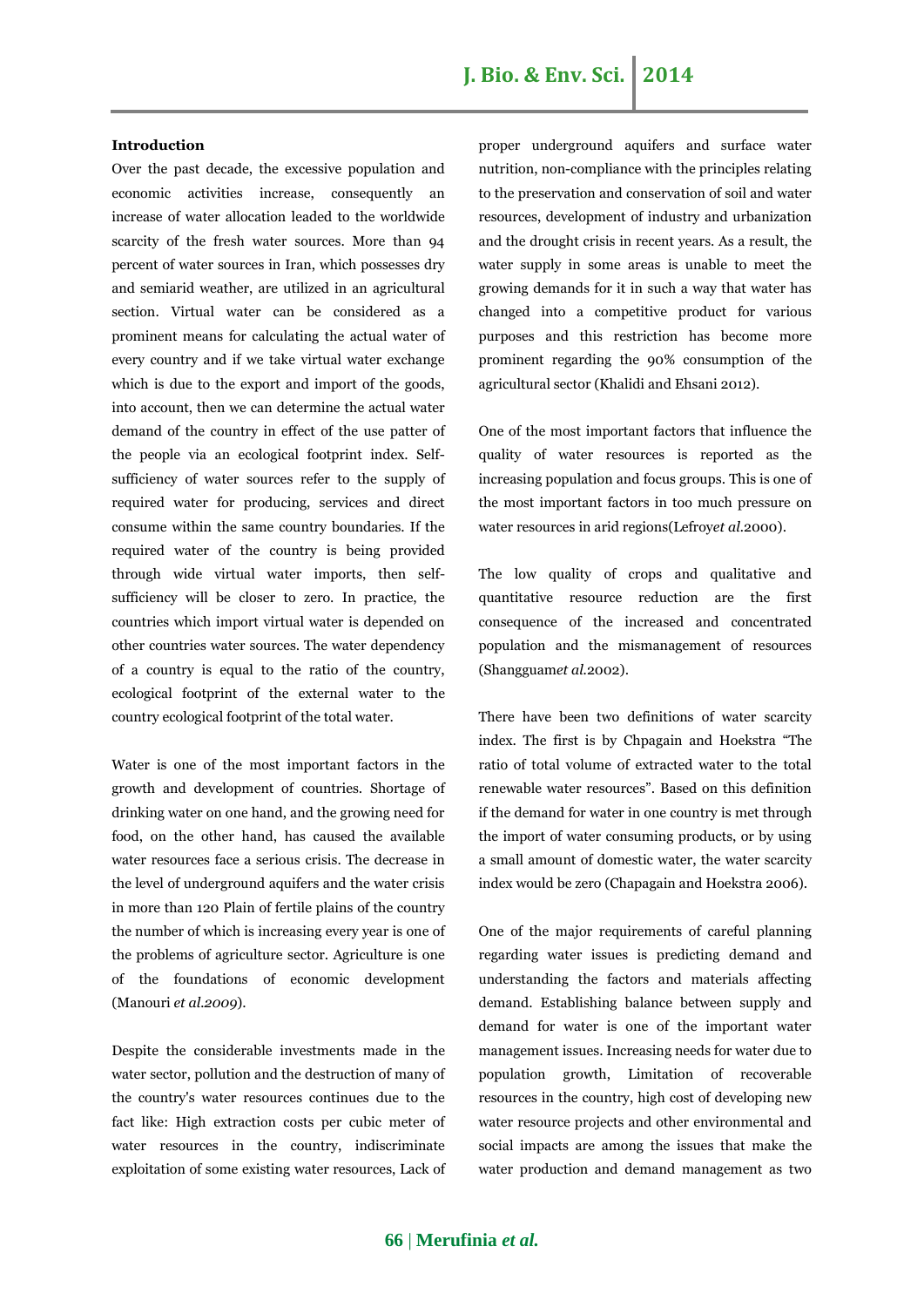effective strategies on the general water management(Franklin Hadley and EbrahimiAsl 2013).

There are two international water resources Acts approved by the governments namely: Helsinki Act, which was published in 1967 by the International Law Association and the 1997 Convention on the rights of non-strategic use of drains International waters that has been developed by the International Law Commission of the United Nations(Chenoweth 2000).

The 1997 Convention has introduced the social and economic needs of the people living in the margins of international waters as one of the most important factors in determining the fair use of an International water supply(Howard and Bartram, 2003).

The resources are classified into blue water and green water supplies in the hydrologic cycle. Groundwater and surface waters are blue, while the soil moisture in the unsaturated zones is called green water. The rainwater before infiltration into water and reaching the saturated zone is called green water. Rainfed agriculture feeds from mainly green water. Based on the definition the grey water is the kind of water contaminated by human activities such as urbanization, agriculture or industry and has become lower than the applicable standard. The term in the context of virtual water refers to the kind of water than cannot return to the applicable cycle quickly cycles or its return to the application standard demands a lengthy and costly process(Ingh*et al.*2001).

World merchandise trade creates international flows of virtual water that is called virtual water trade. In other words the virtual water is the water used in product manufacturing process from the beginning to the end. With the beginning of international trade of goods, virtual water flows from one region to another region in the world. (Allan 2003).

Virtual water and water productivity are inversely related to one another. By definition, water productivity is the amount of product produced per unit of water and it is usually defined as kilograms per cubic meter, but virtual water is the amount of water used to produce a certain amount of the product and its units are (Lit/ kg) or  $(m^2 / kg)$ . In other words in productivity the emphasis is on the amount of production of water and by contrast in virtual water the emphasis is on the amount of water used in production. Thus, by increasing the productivity of water, the virtual water of the product or item will decrease and vice versa(Mousavi*et al.* 2010).

Keshavarz and Dehghan (2012) analyzed the Productivity Indices in order to the optimal water resource management. In this research the water productivity of various provinces and agricultural crops was studied through virtual water approach (Keshavarz and SanychDehghani 2012).

Sarshar and Masoumi (2013) discussed the impact of virtual water on the water resource management. In this investigating the impact of water inside and outside of Iran, the definition of virtual water and its impact on water resource management were discussed and explored.

Mousavi*et al* (2014) presented the impact of virtual water, the new solution to the water crisis. In this study, the average virtual water index of a product was used as a method of estimating the amount of virtual water.

Poorjafari*et al.* (2012) analyzed Ecological footprint of virtual water and virtual water indices of pistachio and dates in Kerman. In this study in order to investigate the ability of the region to supply water needed for domestic production, the ecological footprint of water in strategic crops of nuts and dates in the province in 2009. In order to perform the calculations the method of Hoekstra and Hang and Hoekstra *et al*. was used.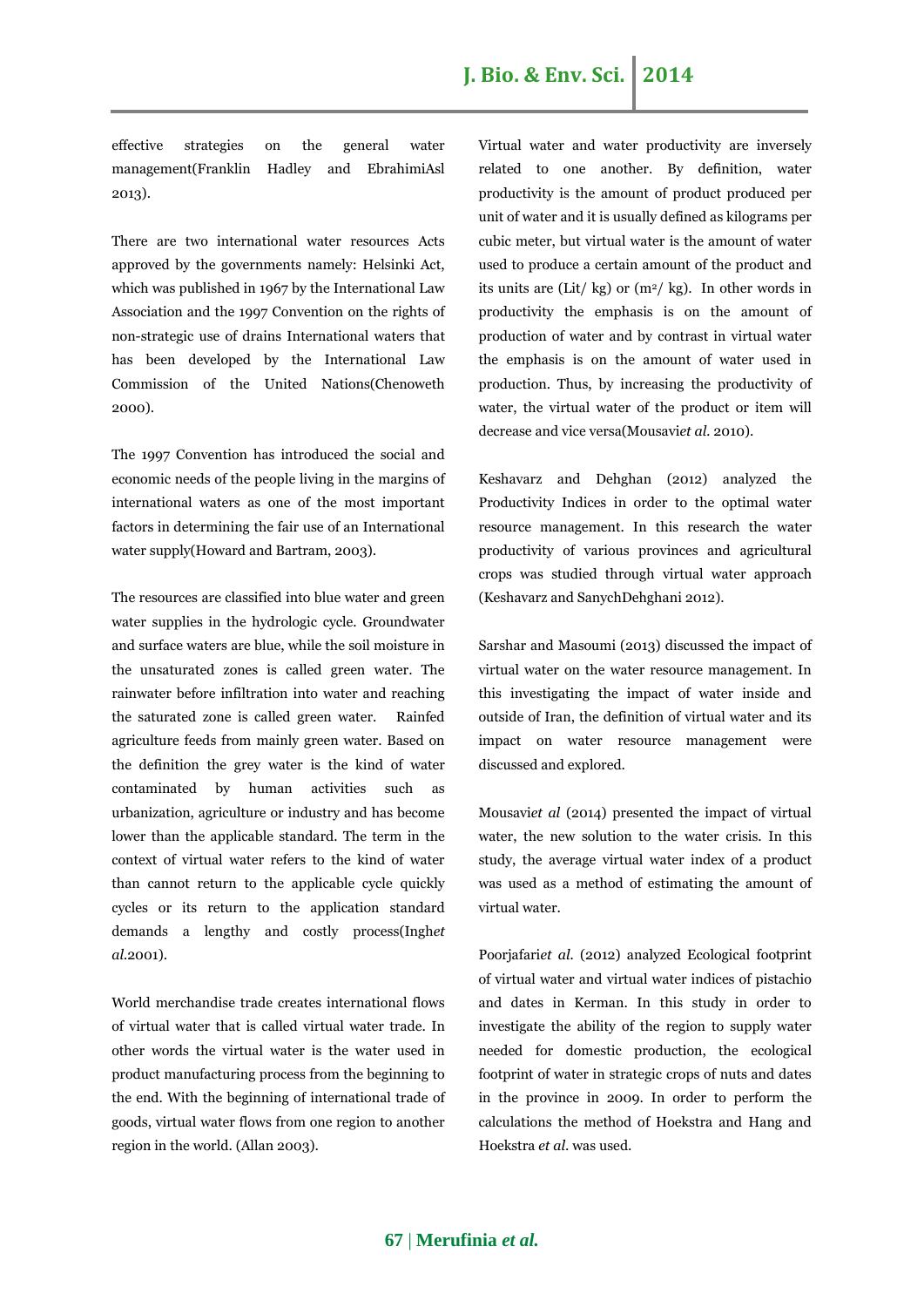Bulsink*et al.* (2010) claimed that the total water use within a single country is not a proper criterion of water use of that country from the world's water resources. In fact in order to have a true picture of a country's real needs the world's water resources requires the addition of the imported virtual water to the total domestic water consumption. Also the exported virtual water must be deducted from the domestic water consumption.

Yang *et al*. (2010) have added Iran into the list of countries with water shortage since 2000 and it will have less than 1500 m<sup>2</sup> recoverable water resources per an individual until 2030.

Alcamo *et al* (2000) found out that based on the critical ratio, i.e. the amount of water use to the amount of access to water, Iran has the critical ratio of 0.8 and it will be among countries with serious water crisis until 2025.

If the increase of sub cultivation surface products is within the refrained crops framework, it means more use of green water (solid moisture in unsaturated areas). If such increase is within the irrigated agriculture, then more use of blue water can be inferred. It is expected that by increase of sub cultivation surface, we notice an increase of producing, extension of exports and decrease of imports. In this research, we will investigate the special water demand of the agricultural elected products, virtual water of agricultural import products, the contents of the virtual water associated with elected agricultural export products and the sheer volume of import virtual water will be calculated.

#### **Material and methods**

## *The method of calculating stored virtual water in agriculture*

In order to determine countries' net virtual water import and exports, major exported or imported horticultural and agricultural crops are selected and examined. The following equations are used to calculate the consumed virtual water:

$$
SWD_{ij} = \frac{CWR_{ij}}{CY_{ij}}
$$
 (1)

In equation (1)  $(m^3ton^{-1})SWD$  (Specified Water Demand) is the special water used by product i in the j area. Due to different climate of the countries any product may exist at different areas that uses specific amount of water. Thus for eachproduct in each area SWD is calculated separately and the weighted average is calculated.

*CWRij* is the Crop Water Requirement product i in the j area  $(m^3ha^{-1})$ .

Hoekstra and other researchers used  $\, ET_{\,C} \,$  in order to calculate CWR. They calculated the value of CWR after deducting the amount of effective irrigation and applying irrigation efficiency.

$$
ET_C = K_C \times ET_0 \tag{2}
$$

$$
ET_0 = \frac{0.408\Delta(R_n - G) + \gamma \frac{900}{T + 273} U_2(e_a - e_d)}{\Delta + \gamma (1 + 0.34 U_2)}
$$
 (3)

 $ET_{\rm 0}$  [mm day  $^{-1}$ ] Reference plant evapotranspiration.

 $R_n \, \left[ MJ \, m^{-2} \, day^{-1} \right]$  = Net radiation of the plant.  $G$   $[MJ \, m^{-2} \, day^{-1}]$ 

 $T$  [<sup>0</sup> $C$ ] = Wind speed at a height of 2 meters above ground level.

 $e_a$  [*KPa*] = Saturated vapor pressure

 $e_d$  [*KPa*] = Actual vapor pressure

- $e_a e_d$  [*KPa*] = The difference in vapor pressure
- $\Delta$   $[KPa^{0}C^{-1}]$  = vapor pressure curve slope
- $\gamma$  [ $KPa^0C^{-1}$ ] = Moisture meter constant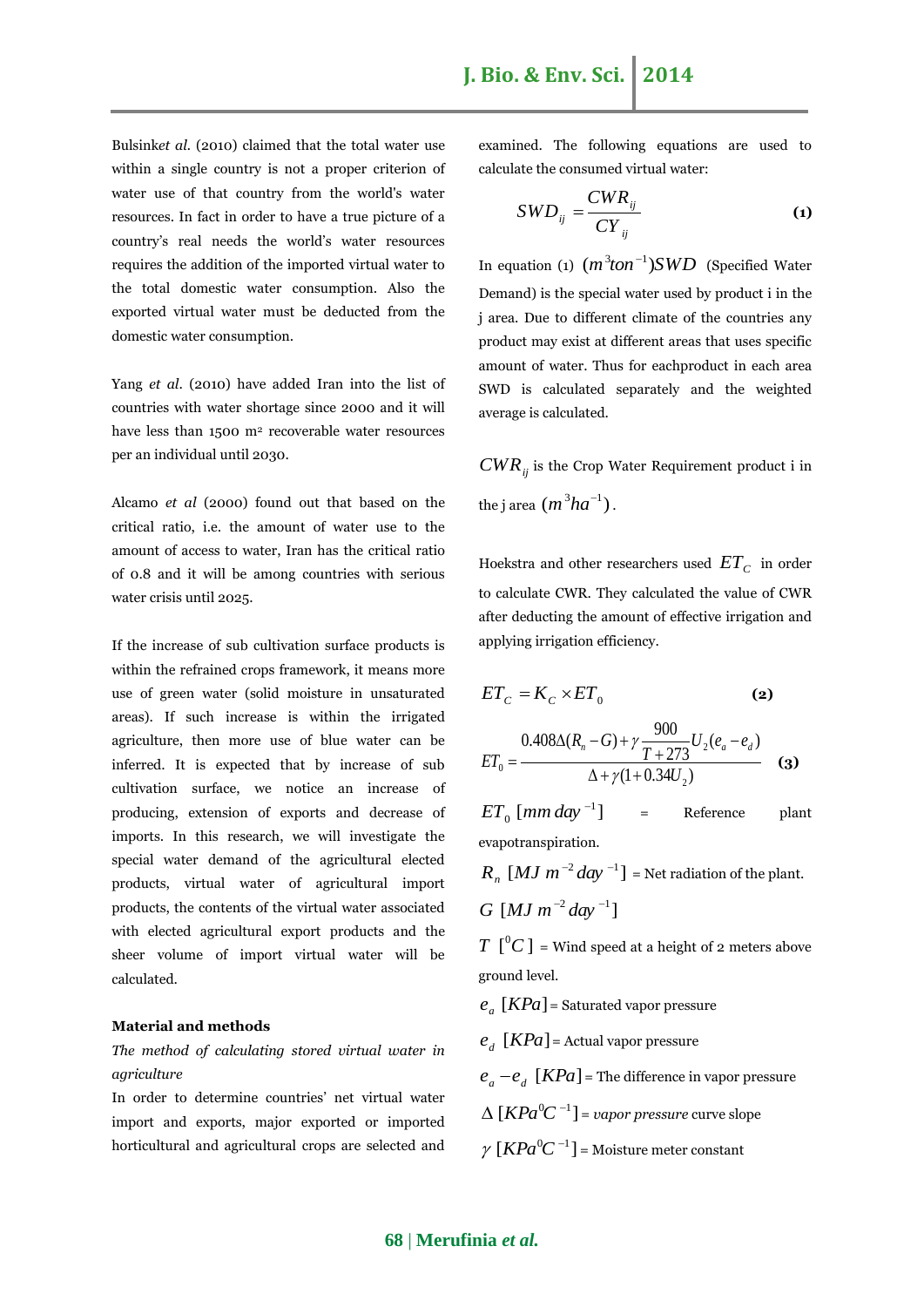$CY$ <sub>*ij*</sub> the performance of the product i in the area j. After calculating SWD the following equation will calculate the weighted average of  $\mathit{SWD}_i$  .

$$
SWD_i = \left(\sum_{j=1}^m SWD_{ij}.TP_{ij}\right) / TP_i \tag{4}
$$

Where  $\pmb{SWD}_i$  is the consumed water per the ith unit in the jtharea.

 $TP_{ij}$  = The total production of the ith unit in the jth area.

 $TP<sub>i</sub>$  = The total production of the ith unit in the country.

In this way  $SWD_i$  is calculated for all products.

*SWD<sup>i</sup>* is the water consumption index for a ton of the ith m<sup>2</sup> product. In fact it represents the whole water to be consumed to produce a ton of ith product which is called the water footprintfor the ith product. Water footprint is the total consumed water by a product, crop, an activity, the whole country or even an individual (including actual and virtual water).

#### *Calculating the discharge of virtual water*

In order to determine the total virtual water for the export of a product  $TSWD_{i\exp}$  the following equation is used:

$$
TSWD_{i\exp} = SWD_iTP_{i\exp}
$$
 (5)

Where  $TP_i$ <sub>exp</sub> is the total export of the ithproduct. The total imported virtual water to the country by the ith product the  $TSWD_{i\;imp}^+$  is calculated as follows:

$$
TSWD_{i\,imp} = SWD_i \,TP_{i\,imp} \tag{6}
$$

Where  $TP_i_{imp}$  is the total import of the ithproduct. It should be noted that these measures are based on cubic meter.

The total amount and value of currency of  $TP_i$ <sub>exp</sub> and  $TP_i_{imp}$  for the ith product are presented in FAO website. It is assumed that the total dollar value of exported and imported products is in virtual water content attributed to it. However each product has other production factors as well, but based on the topic of this study which is about water and its importance in our country this assumption is considered(Obuobie*et al.*2005).

In order to calculate the total exported virtual water  $TVWT_{\text{exp}}$  the following equation was used:

$$
TVWT_{\exp} = \sum_{i=1}^{n} TP_{i \exp}
$$
 (7)

In order to calculate the total imported virtual water  $TVWT$ <sub>exp</sub> the following equation was used:

$$
T V W T_{imp} = \sum_{i=1}^{n} T P_{imp}
$$
 (8)

The total value of the imported and exported selected products equals the total value of the imported and exported value of virtual water. In order to calculate the dollar value of each cubic meter of the exported the following equation is used:

$$
VWV_{\text{exp}} = \frac{TVTP_{\text{exp}}}{TVWT_{\text{exp}}}
$$
 (9)

Where  $TVTP_{\text{exp}}$  is the total value of the export of the exported products. The value of each cubic meter of imported virtual water is also calculated by the above equation. Now it is possible to economically evaluate the role of virtual water trade in fighting against drought and decrease the pressure on water reservoirs in the country through comparing the imported and exported virtual water and the value of each cubic meter and based on the combination of exported products (Obuobie*et al*. 2005).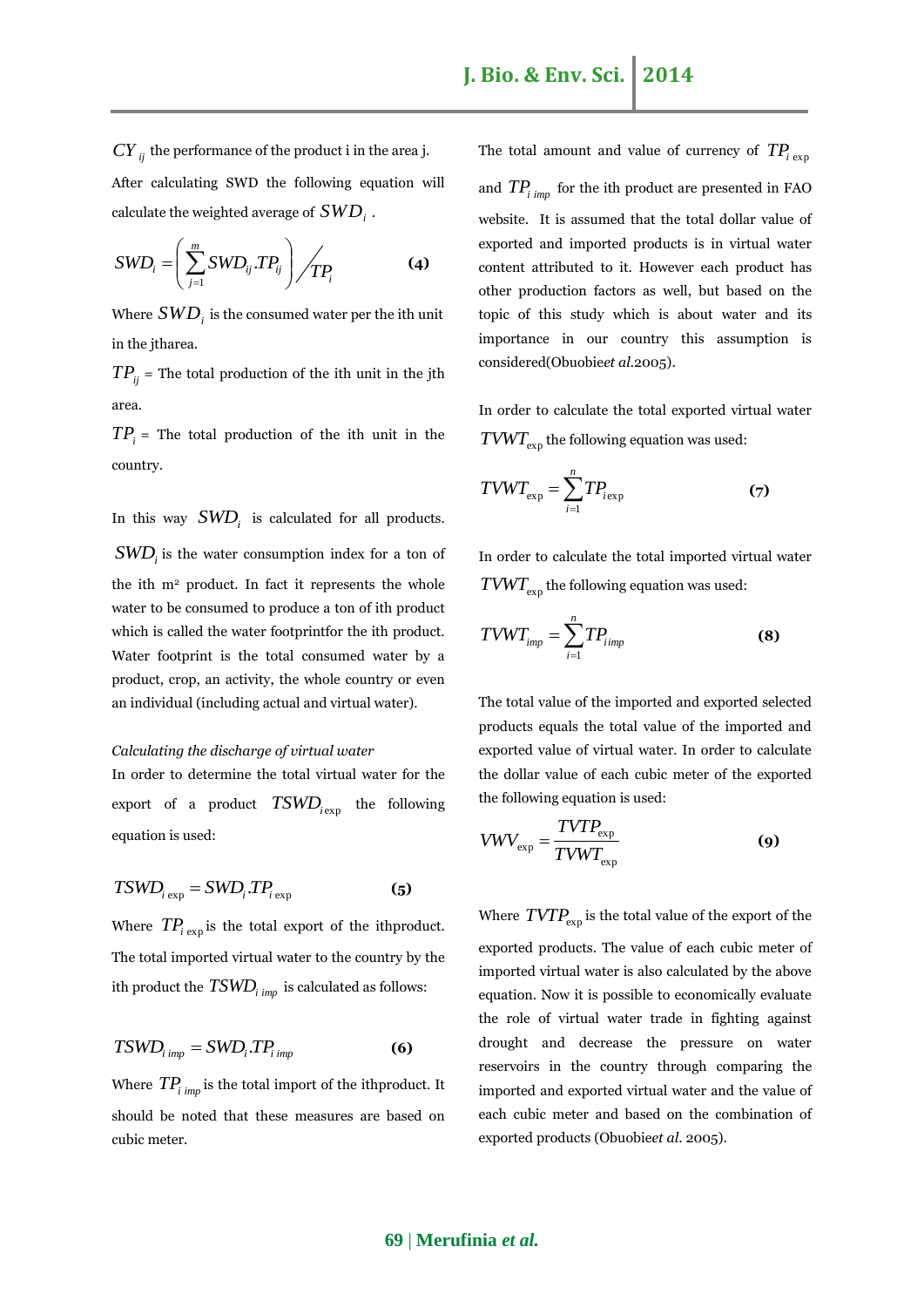#### **Results and discussions**

*The existing status of agricultural water productivity*

The average water productivity in irrigated farming based on the total crops (Irrigated agriculture and horticulture) and the total water used in agriculture regardless of the composition of the different crops and difference in precipitations was calculated as 0.7 Kg per 1 cubic meter of irrigation. The status of agricultural water productivity is presented in table 1 based on the 4th Agricultural Development Plan in the country.

**Table 1.** The status of agricultural water productivity based on the 4<sup>th</sup> Agricultural Development Plan in the country.

| <b>Year of</b><br>the plan | <b>Total</b><br>irrigated<br>and rain<br>fed<br>farming<br>and<br>gardening<br>products<br>(thousand<br>tons) | Total<br>irrigated<br>farming<br>and<br>gardening<br>products<br>(thousand<br>tons) | The total<br>production<br>of irrigated<br>gardening<br>and<br>horticultural<br>crops after<br>conversion<br>of feed into<br>sugar beets<br>and TDN<br>based on the<br>Sugar cane<br>by sugar<br>(thousand<br>tons) | <b>Water for</b><br>farming<br>and<br>gardening<br>(billion<br>cubic<br>meters) | <b>WP</b><br>compared to<br>the total<br>production<br>of<br>horticultural<br>crops and<br>water (kg)<br>(m <sup>3</sup> ) | WP to the<br>total<br>production of<br>irrigated<br>horticultural<br>crops and<br>forage plants<br>after<br>conversion of<br>the feed into<br>sugar beet<br>and cane<br>according to<br>TDN $\left({\frac{kg}{m^3}}\right)$ |
|----------------------------|---------------------------------------------------------------------------------------------------------------|-------------------------------------------------------------------------------------|---------------------------------------------------------------------------------------------------------------------------------------------------------------------------------------------------------------------|---------------------------------------------------------------------------------|----------------------------------------------------------------------------------------------------------------------------|-----------------------------------------------------------------------------------------------------------------------------------------------------------------------------------------------------------------------------|
| 2003-2004                  | 77145                                                                                                         | 68741                                                                               | 52233                                                                                                                                                                                                               | 88.3                                                                            | 0.778                                                                                                                      | 0.591                                                                                                                                                                                                                       |
| 2005                       | 84844                                                                                                         | 76131                                                                               | 57898                                                                                                                                                                                                               | 89.2                                                                            | 0.835                                                                                                                      | 0.649                                                                                                                                                                                                                       |
| 2006                       | 86809                                                                                                         | 76643.3                                                                             | 54119                                                                                                                                                                                                               | 0.818<br>90                                                                     |                                                                                                                            | 0.601                                                                                                                                                                                                                       |
| 2007                       | 89664                                                                                                         | 80126                                                                               | 60946.6                                                                                                                                                                                                             | 90.9                                                                            | 0.881                                                                                                                      | 0.670                                                                                                                                                                                                                       |
| 2008                       |                                                                                                               |                                                                                     |                                                                                                                                                                                                                     | 91.8                                                                            |                                                                                                                            |                                                                                                                                                                                                                             |
| 2009                       |                                                                                                               |                                                                                     |                                                                                                                                                                                                                     | 92.6                                                                            |                                                                                                                            |                                                                                                                                                                                                                             |
| Target year                | 99131                                                                                                         | 89376                                                                               | 62814                                                                                                                                                                                                               | 92.6                                                                            | 0.965                                                                                                                      | 0.678                                                                                                                                                                                                                       |

The results of table (1) indicate that the exported crops demand higher average water than imported crops. After calculating water demand, based on the volume of foreign trade in goods, virtual water trade is calculated.

In Table (2) the productivity of some major products of the country is compared with its amount in Egypt. Based on the results the only product with more efficiency than Egypt is corn.

**Table 2**.The comparison of water efficiency (products per 1 cubic meter) in major products of Iran and Egypt (2007).

| Product       |                            | Iran                                                  |                                                                         |                            | <b>Egypt</b>                                          |                                                                         |
|---------------|----------------------------|-------------------------------------------------------|-------------------------------------------------------------------------|----------------------------|-------------------------------------------------------|-------------------------------------------------------------------------|
|               | <b>Performance</b><br>(Kg) | The average<br>water<br>consumption<br>(cubic meters) | <b>Production</b><br>per unit of<br>one cubic<br>meter of<br>water (kg) | <b>Performance</b><br>(Kg) | The average<br>water<br>consumption<br>(cubic meters) | <b>Production</b><br>per unit of<br>one cubic<br>meter of<br>water (kg) |
| Wheat         | Grain 3801<br>Straw 1200   | 6500                                                  | 0.77                                                                    | Grain 6478<br>Straw 2000   | 6200                                                  | 1.36                                                                    |
| <b>Rice</b>   | 4326                       | 12000                                                 | 0.36                                                                    | 10288                      | 17000                                                 | 0.61                                                                    |
| Cotton        | 3535                       | 15000                                                 | 0.16                                                                    | 4545.47                    | 16000                                                 | 0.28                                                                    |
| Corn          | 7698                       | 15000                                                 | 0.51                                                                    | 4558                       | 14000                                                 | 0.32                                                                    |
| Sugar<br>beet | 5415                       | 16000                                                 | 0.34                                                                    | 8988                       | 17000                                                 | 0.53                                                                    |
| Cane          | 8707                       | 28000                                                 | 0.31                                                                    | 11975                      | 28000                                                 | 0.43                                                                    |

Sugar production is calculated per hectare.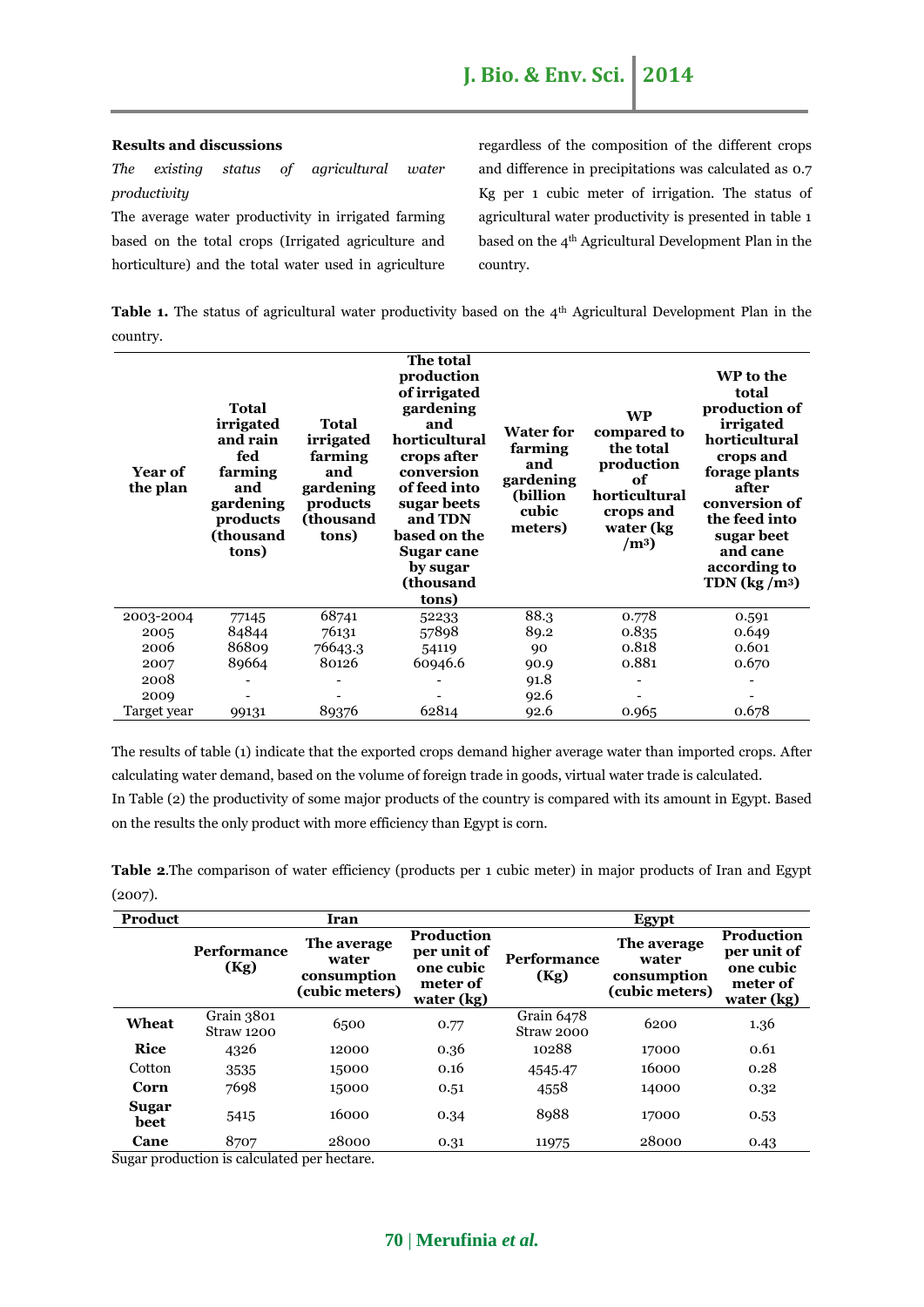|                            | 1996                     | 1997   | 1998                               | 1999   | 2000                                                                            |                          |                             |                          |                      |                                    |        | 2001 2002 2003 2004 2005 2006 Average |
|----------------------------|--------------------------|--------|------------------------------------|--------|---------------------------------------------------------------------------------|--------------------------|-----------------------------|--------------------------|----------------------|------------------------------------|--------|---------------------------------------|
| The main exported products |                          |        |                                    |        |                                                                                 |                          |                             |                          |                      |                                    |        |                                       |
| Almond in<br>shell         |                          |        |                                    |        | 6676.1 8238.5 8952.9 5574.7 6309.2                                              |                          |                             |                          |                      |                                    |        | 7150.25                               |
| Apple                      | 979.9                    | 1004.5 | 1175.9                             | 1014.4 | 966.8                                                                           |                          | 550.3 648.9 643.3           |                          | 901.1                | 778.7                              | 792.8  | 859.26                                |
| Apricot                    | $\overline{\phantom{a}}$ | 1637.4 |                                    | 1659.5 |                                                                                 | $\overline{\phantom{a}}$ |                             |                          |                      |                                    |        | 1648.48                               |
| Dates                      | 3117                     |        | 3753.2 4138.4                      | 3513.5 | 3586                                                                            |                          | 2188.5 2557.3 2631.3 2985.1 |                          |                      | 3010                               | 2997.1 | 3134.3                                |
| Fig                        |                          | 6348.8 |                                    | 7116.3 | 6182.2                                                                          | 4467.7                   | 4646.4                      | $\overline{\phantom{a}}$ | 5334                 | 5253.6                             | 5243.1 | 5574                                  |
| Grapes                     |                          |        | 1071.1 1108.8 1162.1 1108.5        |        | 981.1                                                                           | 614.3                    | 680.7                       | 9691                     | 794                  | 738.4                              | 729.3  | 880.01                                |
| Walnut in<br>shell         |                          |        | 4417.3                             | 5114.2 | 5579.1                                                                          |                          |                             |                          |                      |                                    |        | 5036.85                               |
| Watermelon                 |                          |        | 342.1                              | 331/5  | 329/8                                                                           | 204.6                    | 213.8                       | 384.3                    | 204.2                | 191.7                              | 199.7  | 266.85                                |
| Orange                     | -                        | 930.7  |                                    | 1000.7 |                                                                                 |                          |                             |                          | 592.6                | 602.7                              | 529    | 731.16                                |
| Melons                     | 604.7                    | 617.4  |                                    |        |                                                                                 |                          |                             |                          |                      |                                    |        | 611.06                                |
| Pistachio                  |                          |        |                                    |        | 6395.4 7452.7 15507.6 6994.5 19226.3 5457.1 6781.6 5419.6 10115.7 10699.1 11276 |                          |                             |                          |                      |                                    |        | 9557.07                               |
| The average                |                          |        |                                    |        | 2432.6 2856.7 4774.2 3609.2 5726.8                                              | 2721                     |                             |                          |                      | 3119.7 1954.1 2989.5 3039.2 3109.6 |        | $\overline{\phantom{a}}$              |
| The main imported products |                          |        |                                    |        |                                                                                 |                          |                             |                          |                      |                                    |        |                                       |
| Rice                       |                          |        | 1392.5 1632.5 1529.4 1873/3 1989   |        |                                                                                 |                          |                             |                          |                      | 1147.6 1148.1 1072.2 1299.5 1173.9 | 942.2  | 1381.8                                |
| Soybean                    | 7330.5 5226              |        |                                    |        | 6130.3 6447.5 6044.2 4078.9 2917.1 2958.9 2897.4 2989.8                         |                          |                             |                          |                      |                                    | 3001   | 4547.41                               |
| Sugar beet                 |                          |        |                                    |        |                                                                                 |                          | 250.3                       |                          |                      |                                    |        | 250.3                                 |
| Sugarcane                  | 260.7                    | 239.2  | 258.6                              | 238.5  | 206.6                                                                           | 137.5                    | 160.2                       | 154                      |                      | 165.3                              | 162.6  | 201.02                                |
| Sunflower<br>Seeds         |                          |        | 2912.9 4480.9 3247.6 4235.8 4691.7 |        |                                                                                 | $\overline{\phantom{a}}$ |                             |                          | 1051.9 1337.6 1428.4 | $\overline{\phantom{a}}$           |        | 3795.4 3020.2                         |
| Tobacco                    |                          |        |                                    |        |                                                                                 |                          |                             |                          |                      |                                    |        | 3843.3 4110.4 3976.86                 |
| Corn                       |                          |        | 1368.2 1313.3 1528.3 1537.4        |        | 1424                                                                            | 900                      | 893.6                       | 957.7                    | 916.1                | 895.7                              | 800.5  | 1139.5                                |
| <b>Barley</b>              |                          |        | 955.2 1036.9 968/8 1328.3          |        | 1343.5                                                                          | 731.8                    |                             | 785.5                    | 844.7                | 823.5                              | 813.4  | 960.47                                |
| Wheat                      |                          |        |                                    |        | 1133.2 1249.3 1042.8 1207.3 1409.4                                              | 802.8                    | 860.9                       | 787.5                    |                      |                                    | 961.4  | 1020.5                                |
| The average                |                          |        |                                    |        | 2193.3 2168.3 2104.7 2409.7 2444.04 1299.75 1040.3 1146.6 1477.2 1648.6 1789.6  |                          |                             |                          |                      |                                    |        | $\overline{\phantom{a}}$              |

**Table 3.** Evaluation of water demand for selected agricultural products (cubic meters per ton).

|  | <b>Table 4.</b> Virtual water for selected imported agricultural products (cubic meters per ton). |  |
|--|---------------------------------------------------------------------------------------------------|--|
|  |                                                                                                   |  |

| <b>Crops</b>              | 1996  | 1997  | 1998  | 1999                     | 2000  | 2001  | 2002                     | 2003  | 2004  | 2005                     | 2006  | <b>Average</b> |
|---------------------------|-------|-------|-------|--------------------------|-------|-------|--------------------------|-------|-------|--------------------------|-------|----------------|
| Wheat                     | 4.32  | 7.42  | 3.61  | 7.43                     | 7.91  | 5.44  | 2.41                     | 0.51  |       |                          | 0.69  | 4.42           |
| <b>Barley</b>             | 0.3   | 0.63  | 0.2   | 0.56                     | 1.41  | 0.68  | 1.52                     | 0.14  | 0.71  | 1                        | 0.31  | 0.68           |
| Corn                      | 1.98  | 0.2   | 1.23  | 1.55                     | 1.75  | 1.54  | -                        | 2.52  | 1.83  | 1.89                     | 2.33  | 1.68           |
| Rice                      | 1.27  | 0.2   | 1.23  | 1.55                     | 1.75  | 1.54  | $\overline{\phantom{a}}$ | 2.52  | 1.83  | 1.89                     | 2.33  | 1.68           |
| Crude<br>Soybean Oil      | 10.6  | 3.62  | 3.32  | 10.12                    | 9.1   | 6.22  | 4.28                     | 4.35  | 3.25  | 4.45                     | 4.11  | 5.77           |
| Sunflower<br>oil          | 0.64  | 2.03  | 3.01  | 1.13                     | 1.44  |       | 0.2                      | 0.48  | 0.04  | $\overline{\phantom{a}}$ | 0.93  | 1.1            |
| Raw sugar                 |       |       |       |                          |       |       |                          |       |       |                          |       |                |
| from sugar                | 1.76  | 2.33  | 2.04  | 2.6                      | 1.56  | 1.05  | 0.86                     | 0.26  | 0.18  | 0.96                     | 2.51  | 1.46           |
| cane                      |       |       |       |                          |       |       |                          |       |       |                          |       |                |
| Soybean<br>meal           |       |       |       |                          |       | 3.86  | 3.28                     | 2.61  | 3.08  | 0.69                     | 3.04  | 2.76           |
| Palm Oil                  |       |       |       |                          |       |       | $\overline{\phantom{a}}$ | 1.42  | 2.69  | 4.61                     | 5.2   | 3.48           |
| Soybean oil               |       | ۰     | 0.63  | $\overline{\phantom{a}}$ | 0.49  |       |                          |       |       |                          |       | 0.56           |
| Tobacco                   |       |       |       |                          |       |       |                          |       |       | 0.18                     | 0.24  | 0.21           |
| Raw sugar                 |       |       |       |                          |       |       |                          |       |       |                          |       |                |
| from sugar                |       |       |       |                          |       |       | 0.31                     |       |       |                          |       | 0.31           |
| beet                      |       |       |       |                          |       |       |                          |       |       |                          |       |                |
| Share                     | 78.2% | 83.8% | 72%   | 80%                      | 77.6% | 82.2% | 70.2%                    | 62%   | 56.9% | 64.7%                    | 67.4% |                |
| The total                 |       |       |       |                          |       |       |                          |       |       |                          |       |                |
| imported<br>virtual water | 20.88 | 17.27 | 15.02 | 25.31                    | 25.99 | 19.59 | 14.05                    | 13.23 | 13.25 | 14.99                    | 20.51 |                |

Average means the average imported virtual water of the product during this period and share means the total value of imports of the chosen product from the total value of agricultural imports in each year. This trend of net

## **71** | **Merufinia** *et al.*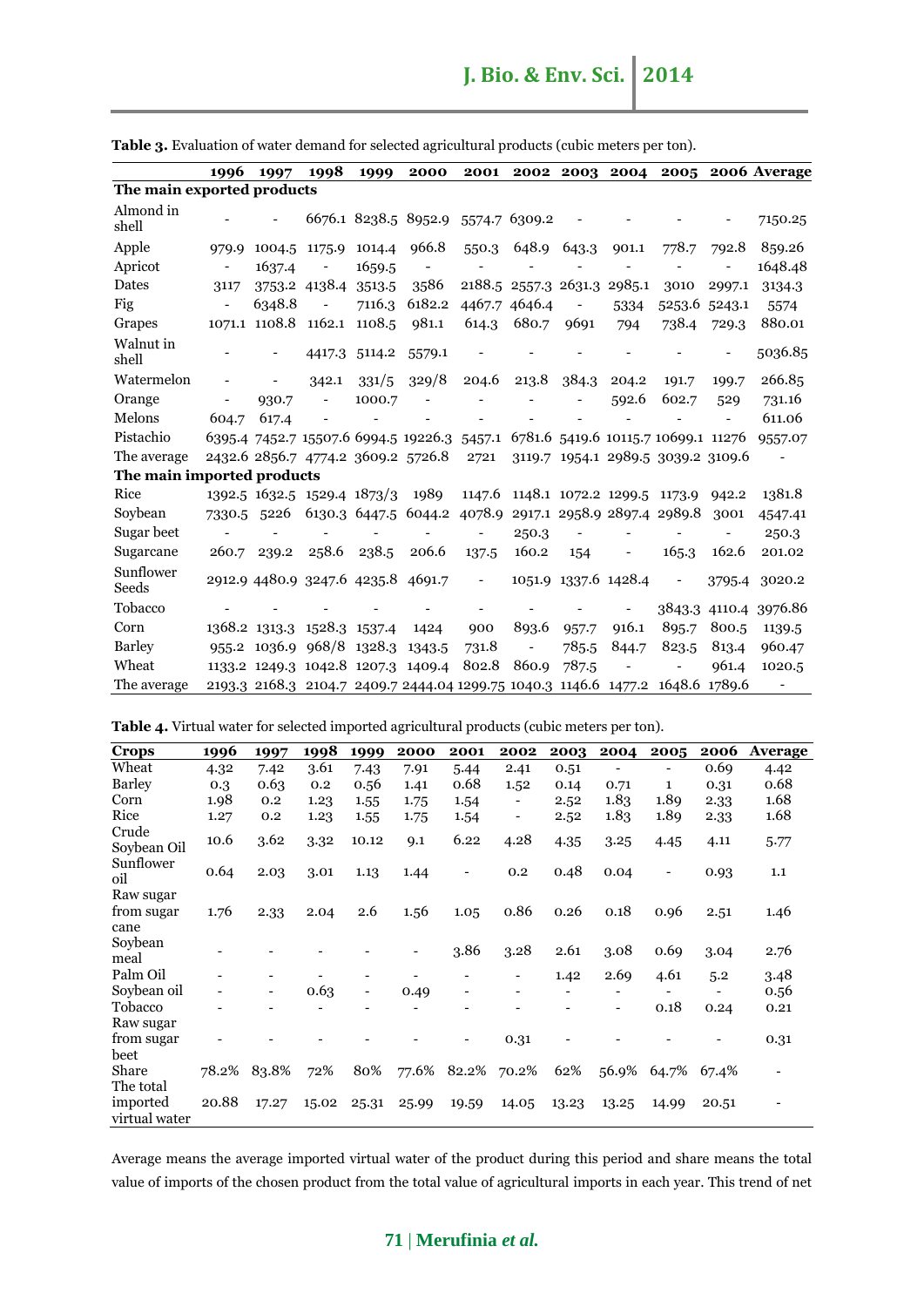virtual water import shows that in all the years studied, the imported virtual water was more than its exports. The net imported virtual water is positive.

| <b>Crops</b>                      | 1996                     | 1997  | 1998                                      | 1999  | 2000  | 2001  | 2002  | 2003                     | 2004  | 2005    | 2006                     | Average |
|-----------------------------------|--------------------------|-------|-------------------------------------------|-------|-------|-------|-------|--------------------------|-------|---------|--------------------------|---------|
| Pistachio                         | 0.9                      | 0.43  | 1.94                                      | 0.708 | 0.2   | 0.65  | 0.1   | 0.94                     | 1.4   | $1.5\,$ | 1.95                     | 0.97    |
| Dates                             | 0.19                     | 0.22  | 0.305                                     | 0.355 | 0.39  | 0.26  | 0.3   | 0.3                      | 0.28  | 0.37    | 0.435                    | 0.31    |
| Raisin                            | 0.38                     | 0.26  | 0.42                                      | 0.42  | 0.45  | 0.28  | 0.35  | 0.4                      | 0.4   | 0.42    | 0.444                    | 0.39    |
| Apple                             | 0.12                     | 0.12  | 0.207                                     | 0.16  | 0.1   | 0.05  | 0.055 | 0.1                      | 0.053 | 0.15    | 0.176                    | 0.12    |
| Watermelon                        |                          |       | 0.07                                      | 0.05  | 0.035 | 0.019 | 0.019 | 0.032                    | 0.018 | 0.03    | 0.04                     | 0.035   |
| Fig                               | -                        | 0.05  | -                                         | 0.07  | 0.06  | 0.036 | 0.036 | $\overline{\phantom{a}}$ | 0.04  | 0.045   | 0.039                    | 0.048   |
| Tangerine                         | -                        | 0.05  | -                                         | 0.054 |       |       |       | -                        | 0.011 | 0.014   | 0.023                    | 0.031   |
| Almond                            |                          |       | 0.042                                     | 0.05  | 0.052 | 0.21  | 0.098 | $\overline{\phantom{a}}$ |       |         | ٠                        | 0.092   |
| Walnut                            |                          | -     | 0.028                                     | 0.025 | 0.02  |       |       |                          |       |         | $\overline{\phantom{a}}$ | 0.025   |
| Melons                            | 0.092                    | 0.079 |                                           |       |       |       | ٠     |                          |       |         | $\overline{\phantom{0}}$ | 0.086   |
| Orange                            |                          |       |                                           |       |       |       |       | $\overline{\phantom{0}}$ | 0.011 | 0.012   | -                        | 0.012   |
| Apricot                           | $\overline{\phantom{a}}$ | 0.032 | Ξ.                                        | 0.048 |       |       |       |                          |       |         |                          | 0.04    |
| Share                             |                          |       | 93.3% 93.8% 94.2% 94.5% 95.3% 95.6% 94.3% |       |       |       |       | 88%                      | 94.7% | 94.9%   | 92.3%                    |         |
| The total virtual<br>water export | 1.68                     | 1.25  | 3.01                                      | 1.94  | 1.31  | 1.52  | 0.98  | 1.79                     | 2.24  | 2.56    | 3.11                     |         |

**Table 5.** The virtual water content of selected products in agricultural exports (tones per cubic meter).

#### **Table 6.** Net volume of imported virtual water.

| Year                                | 1996 | 1997  | 1998 | 1999 | 2000 | 2001 | 2002  | 2003 | 2004 | 2005 | 2006 |
|-------------------------------------|------|-------|------|------|------|------|-------|------|------|------|------|
| Net<br>imported<br>virtual<br>water | 19.2 | 16.02 | 12   | 23.4 | 24.7 | 18.1 | 13.07 | 11.4 | 10.7 | 12.4 | 17.4 |

**Table 7.** Water and virtual water indices.

| Index                                                                    | Value  |
|--------------------------------------------------------------------------|--------|
| Total recoverable water reservoirs (Gm <sup>3</sup> Year <sup>-1</sup> ) | 137.5  |
| Total consumed water (Gm <sup>3</sup> Year <sup>-1</sup> )               | 102.65 |
| Water shortage (%)                                                       | 75     |
| Optimum supply of water (%)                                              | 82     |
| Dependence on imported water (%)                                         | 18     |

#### **Conclusion**

Factors affecting the volume of virtual water trade can be divided into two general categories, controllable and uncontrolled factors. Uncontrolled factors include factors affecting plant water requirement (average minimum temperature, average maximum temperature, wind speed, sunshine hours, rainfall, potential crop evapotranspiration, crop coefficients and evapotranspiration). However, controlled factors include plant performance and performance of agricultural trade. This study has shown that variables such as income, population, and value added agriculture, irrigation and exports of goods and services have a significant effect on the variance of virtual water. Calculations of crop water requirements that products indicated that some plants have high water requirements, but due to high production yield, will have less special water appeal. Thus it is suggested that through increasing the performance of the products, while improving the production performance, the efficiency of water use would improve and demand for water by products, especially exported products decrease so that the export of virtual water decreases. The calculated results show that the water demand ofexported products was higher than imported products. In other words the agricultural export pattern was based on the water-based products. Also the results indicate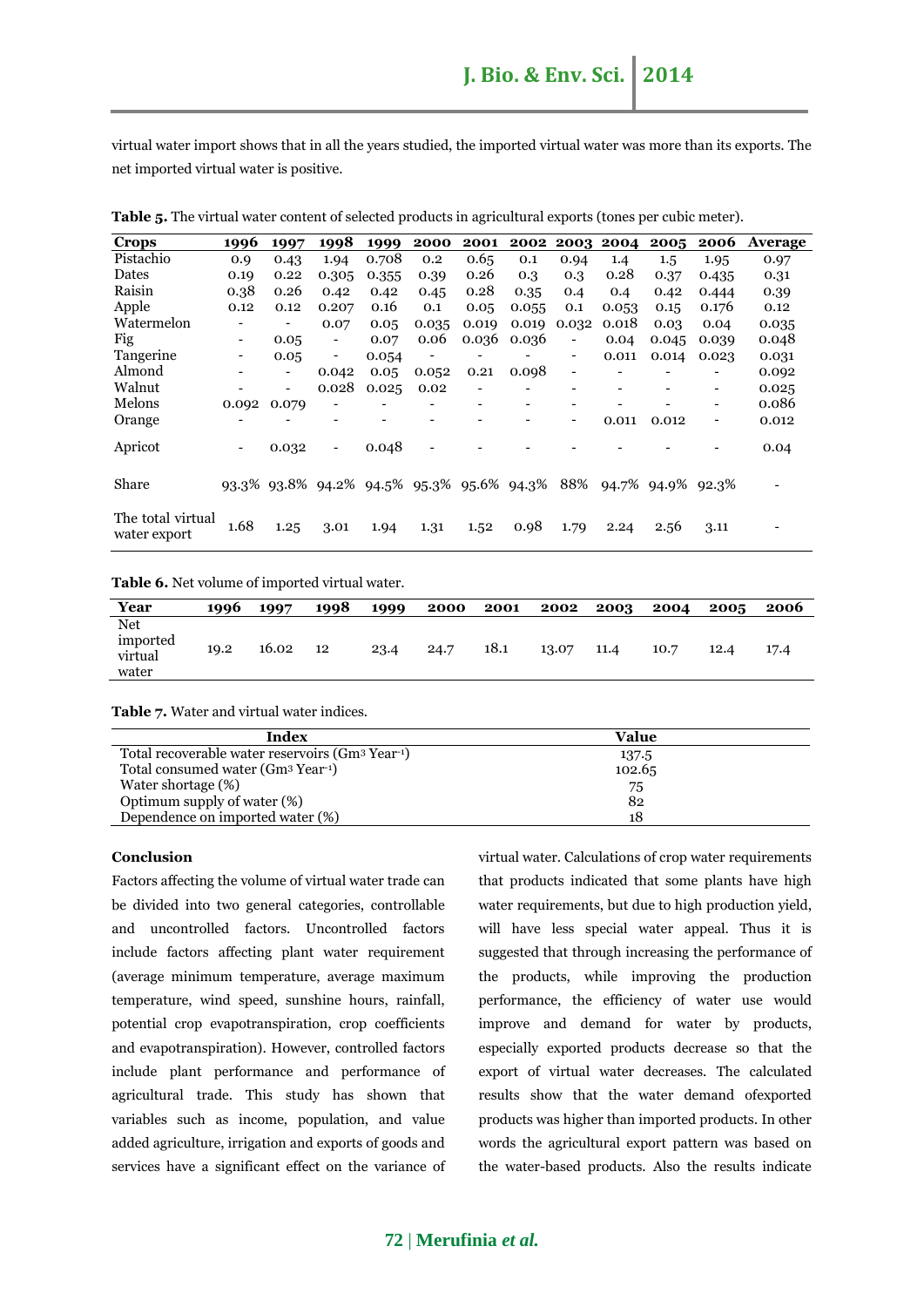that in terms of equal volume of trade, the export of virtual water manifolds the import of it. This is one of the considerable issues in determining the pattern of trade in virtual water. Since the countries with lack of water are socially less progressed, the danger of virtual water trade is higher for them. Paying attention to infrastructures, treatments of waste water, enhancing irrigation efficiency through sprinkler systems, paying attention to planting date and location of precipitation for higher utilization of green water, paying attention to the concept of comparative advantage with regard to the social and economic cost of water are recommended. Due to the fact that this study is the introductory to virtual water in Iran, it is suggested that future studies would be conducted with regard to the use of technical coefficients of water in the country and the results be compared to with results of the present study (which uses basic multiplication approach).

#### **References**

**Alcamo J, Henrichs T, Rosch T**. 2000. World Water in 2025: Global Modeling and Scenario Analysis for the World Commission on Water for the 21th Century. Center for Environmental Systems Research. Report A0002. University of Kassel. Germany. P49.

**Allan JA**. 2003. Virtual water-the water, food, and trade nexus useful concept or misleading metaphor. IWRA. Water International. Volume 28. Number1.

**Baghestani AK, Mehrabi Beshrabady A, Sherafatmand H, Zare Mehrjardi M**. 2010. The concept of virtual water in water resources management. Water Resources Research Journal. Volume 6. No. 1. Iran

**Bulsink F, Hoekstra AY, Booij MJ**. 2010. The water footprint of Indonesian provinces related to the consumption of crop products. Hydrology and Earth System Sciences. **14,** 119–128.

**Chapagain AK, Hoekstra AY.** 2006. Virtual water flows between nations in relation to trade in and livestock products. Value of Water Research Report Series No. 13, Delf.Netherland

**Chenoweth J**. 2000. International river basin management: data and information exchange under international law and the case of the Mekong River basin, Journal of Energy Natural Resource. Law. 142–158.

**Franklin Hadley K, EbrahimiAsl G. (translator)**. 2013. The energy crisis and climate change "problems and solutions" Mehr Imanpoblication. Tehran. Iran

**Howard G, Bartram J.** 2003. DomesticWater Quantity Service. Level and Health. World Health Organization. Geneva.

**Ingh DK, Jaiswal CS, Reddy KS, Singh RM, Bhandarcar DM**. 2001. Optimal cropping pattern in a canal commznd area. Agricultural Water Management. **50,** 1-8.

**Keshavarz A, Sanych Dehghani H**. 2012. Index of future agricultural productivity and water solution. Watershed and Natural Resources Journal. Volume 4, pages 143 to 154.

**Khalidi H, Ehsani M.** 2012. Introduction to Virtual Water.Published by the National Committee on Irrigation and Drainage.Tehran. Iran

**Lefroy RDB, Bechstedt HD, Rais M**. 2000. Indictors for sustainable land management based on farmers surveys in Vietnam. Indonesia and Thailand agriculture. *Ecosystem and Environment*. 137-146.

**Manouri H,Kohansal MR, KhademGhousi MF**. 2009. Introducing a lexicographic goal programming for environmental conservation program in farm activities: Acase study in Iran.China Agricultural Review478-484